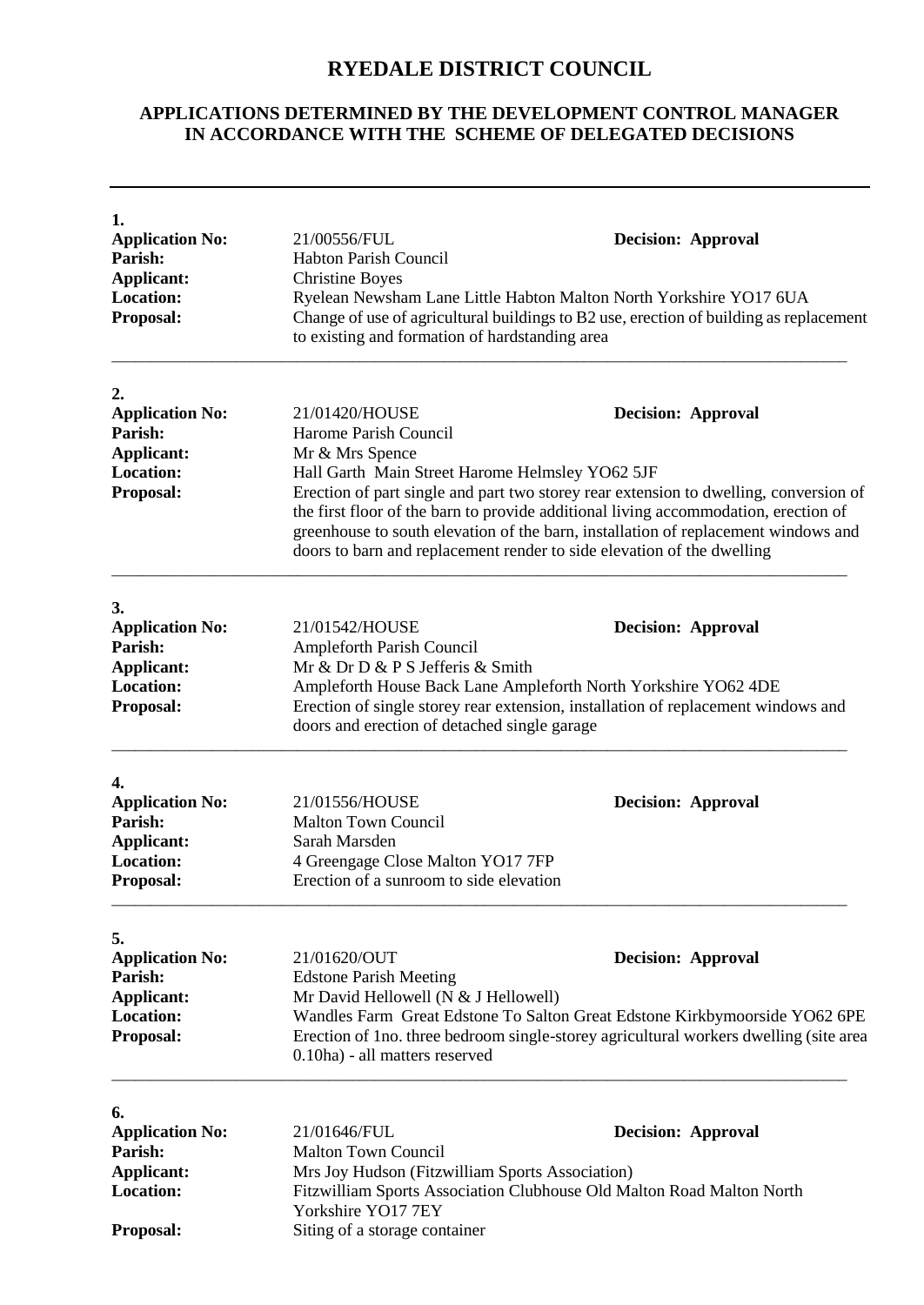| 7.<br><b>Application No:</b><br>Parish:<br><b>Applicant:</b><br>Location:<br>Proposal:  | 21/01650/FUL<br>Buttercrambe With Bossall Parish Meeting<br>Mr A Braithwaite (Ellers Farm Distillery Ltd)<br>Land At Ellers Farm Buttercrambe Malton<br>Change of use of an agricultural building to form a bar, function room, reception area<br>and retail shop in association with the distillery | <b>Decision: Approval</b> |  |
|-----------------------------------------------------------------------------------------|------------------------------------------------------------------------------------------------------------------------------------------------------------------------------------------------------------------------------------------------------------------------------------------------------|---------------------------|--|
| 8.<br><b>Application No:</b><br>Parish:                                                 | 22/00053/FUL                                                                                                                                                                                                                                                                                         | <b>Decision: Approval</b> |  |
| <b>Applicant:</b><br><b>Location:</b><br>Proposal:                                      | Sherburn Parish Council<br>Mr Paul Stephens (WD Stephens)<br>Fosters Wold Farm Weaverthorpe Malton North Yorkshire YO17 8EP<br>Installation of a 54kW ground mounted solar PV array on agricultural land adjacent<br>to existing ground mounted solar PV array                                       |                           |  |
| 9.<br><b>Application No:</b><br>Parish:<br>Applicant:<br><b>Location:</b><br>Proposal:  | 22/00063/HOUSE<br>Hovingham Parish Council<br>Mr C and Mrs S Kirk<br>Brinkburn Farm Brookside Hovingham YO62 4LG<br>Erection of single-storey extension to rear elevation                                                                                                                            | <b>Decision: Approval</b> |  |
| 10.<br><b>Application No:</b><br>Parish:<br>Applicant:<br><b>Location:</b><br>Proposal: | 22/00064/LBC<br>Hovingham Parish Council<br>Mr C and Mrs S Kirk<br>Brinkburn Farm Brookside Hovingham YO62 4LG<br>Internal and external alterations to include erection of single-storey extension to rear<br>elevation                                                                              | <b>Decision: Approval</b> |  |
| 11.<br><b>Application No:</b><br>Parish:<br>Applicant:<br><b>Location:</b><br>Proposal: | 22/00078/FUL<br>Scagglethorpe Parish Council<br>Mr Ian Haydon<br>Beck House Farm Beck House To Malton Road Scagglethorpe Malton YO17 8ED<br>Erection of 1 no three bedroom managers dwelling and erection of 1 no polytunnel<br>fish hatchery for the commercial coarse fishing                      | <b>Decision: Approval</b> |  |
| 12.<br><b>Application No:</b><br>Parish:<br>Applicant:<br>Location:<br>Proposal:        | 22/00157/GPAGB<br><b>Flaxton Parish Council</b><br>Mr Neil Speakman<br>Leckby Farm York Lane Flaxton North Yorkshire YO60 7QZ<br>Change of use and alteration of agricultural building to form 1no. four bedroom<br>dwelling (Use Class C3) with associated landscaping                              | <b>Decision: Refusal</b>  |  |

\_\_\_\_\_\_\_\_\_\_\_\_\_\_\_\_\_\_\_\_\_\_\_\_\_\_\_\_\_\_\_\_\_\_\_\_\_\_\_\_\_\_\_\_\_\_\_\_\_\_\_\_\_\_\_\_\_\_\_\_\_\_\_\_\_\_\_\_\_\_\_\_\_\_\_\_\_\_\_\_\_\_\_\_\_\_\_\_\_\_\_\_\_\_\_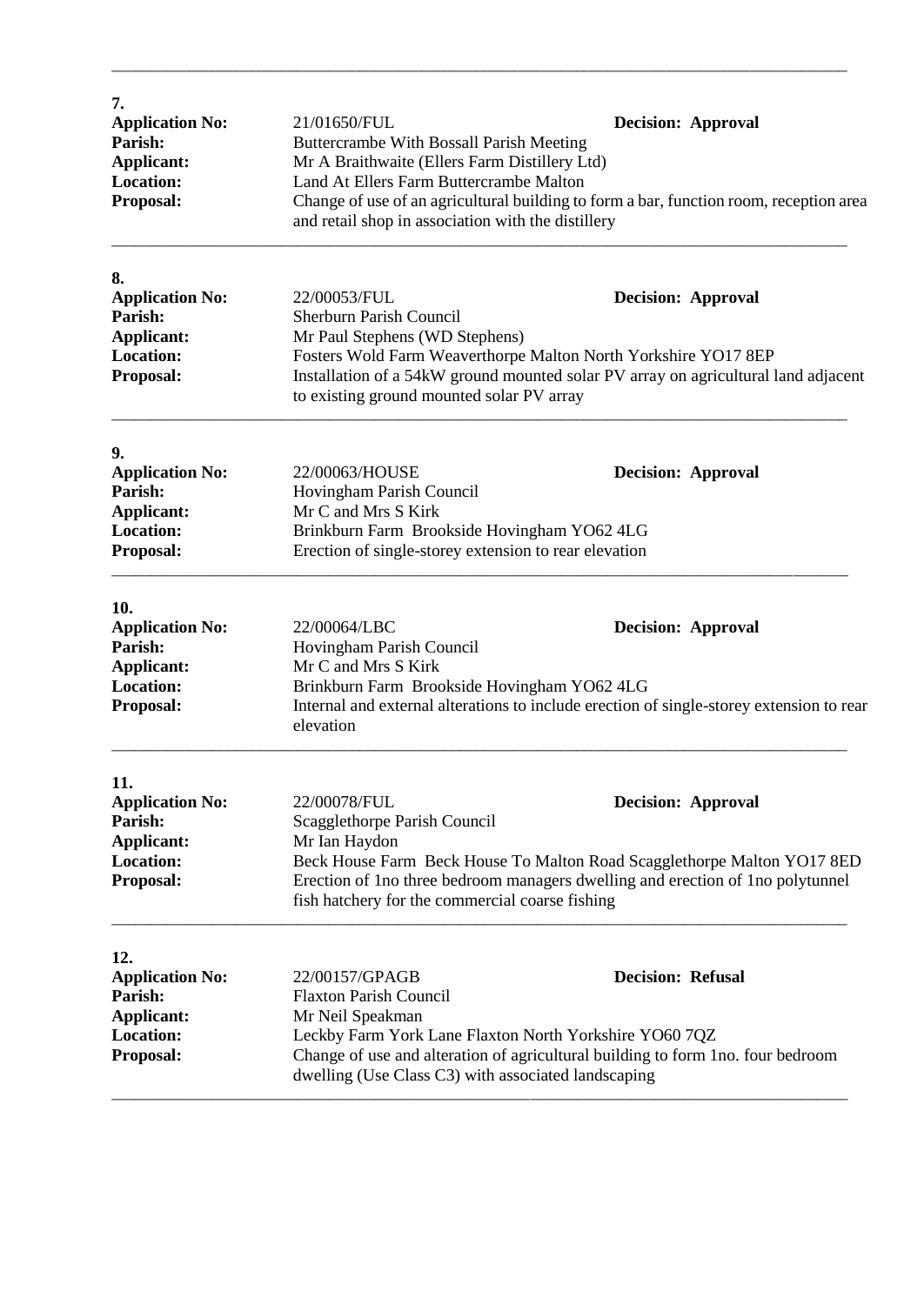| 13.<br><b>Application No:</b><br>Parish:<br><b>Applicant:</b><br><b>Location:</b><br>Proposal: | 22/00138/GPAGB<br><b>Sheriff Hutton Parish Council</b><br>Mr And Mrs Singleton<br>Class C3) with associated landscaping                                                                          | <b>Decision: Approval</b><br>Mill Hill Farm Cornborough Road Sheriff Hutton North Yorkshire YO60 6QL<br>Change of use of agricultural building to form 1no. five bedroom dwelling (Use                                                                                                                                                                        |
|------------------------------------------------------------------------------------------------|--------------------------------------------------------------------------------------------------------------------------------------------------------------------------------------------------|---------------------------------------------------------------------------------------------------------------------------------------------------------------------------------------------------------------------------------------------------------------------------------------------------------------------------------------------------------------|
| 14.<br><b>Application No:</b><br>Parish:<br><b>Applicant:</b><br><b>Location:</b><br>Proposal: | 22/00159/FUL<br>Pickering Town Council<br>Mr Liam Plunkett (Home-Made Yorkshire Ltd)<br>extension to rear                                                                                        | <b>Decision: Approval</b><br>The Lettered Board 7 Smiddy Hill Pickering North Yorkshire YO18 7AN<br>Change of use and alteration of public house and ancillary accommodation into a<br>mixed use development comprising public house to ground floor and formation of<br>4no. self-contained holiday letting units to include erection of single-storey       |
| 15.<br><b>Application No:</b><br>Parish:<br><b>Applicant:</b><br><b>Location:</b><br>Proposal: | 22/00160/LBC<br>Pickering Town Council<br>Mr Liam Plunkett (Home-Made Yorkshire Ltd)<br>erection of single-storey extension to rear.                                                             | <b>Decision: Approval</b><br>The Lettered Board 7 Smiddy Hill Pickering North Yorkshire YO18 7AN<br>Internal and external alterations to allow the change of use of public house and<br>ancillary accommodation into a mixed use development comprising public house to<br>ground floor and formation of 4no. self-contained holiday letting units to include |
| 16.<br><b>Application No:</b><br>Parish:<br><b>Applicant:</b><br><b>Location:</b><br>Proposal: | 22/00142/HOUSE<br>Ampleforth Parish Council<br>Mrs Shirley Stroughair<br>16 Fairfax Close Ampleforth North Yorkshire YO62 4DW<br>Erection of a single storey extension to form an entrance porch | <b>Decision: Approval</b>                                                                                                                                                                                                                                                                                                                                     |
| 17.<br><b>Application No:</b><br>Parish:<br><b>Applicant:</b><br><b>Location:</b><br>Proposal: | 22/00152/FUL<br><b>Allerston Parish Council</b><br>Mr Pickering (Woodhead Brothers Farms Ltd)<br><b>YO18 7PN</b>                                                                                 | <b>Decision: Approval</b><br>Warren House Farm Warren House Road Allerston Pickering North Yorkshire<br>Change of use of agricultural land to permit the siting of 5no. touring caravans or<br>motorhomes and 10no. tents and the erection of a replacement utility building                                                                                  |
| 18.<br><b>Application No:</b><br>Parish:<br><b>Applicant:</b><br><b>Location:</b><br>Proposal: | 22/00154/HOUSE<br>Norton Town Council<br>Mr & Mrs J.C. Denly<br>34 St Nicholas Street Norton Malton YO17 9AQ<br>demolition of existing outbuildings.                                             | <b>Decision: Approval</b><br>Erection of a replacement building to form a home office and store following                                                                                                                                                                                                                                                     |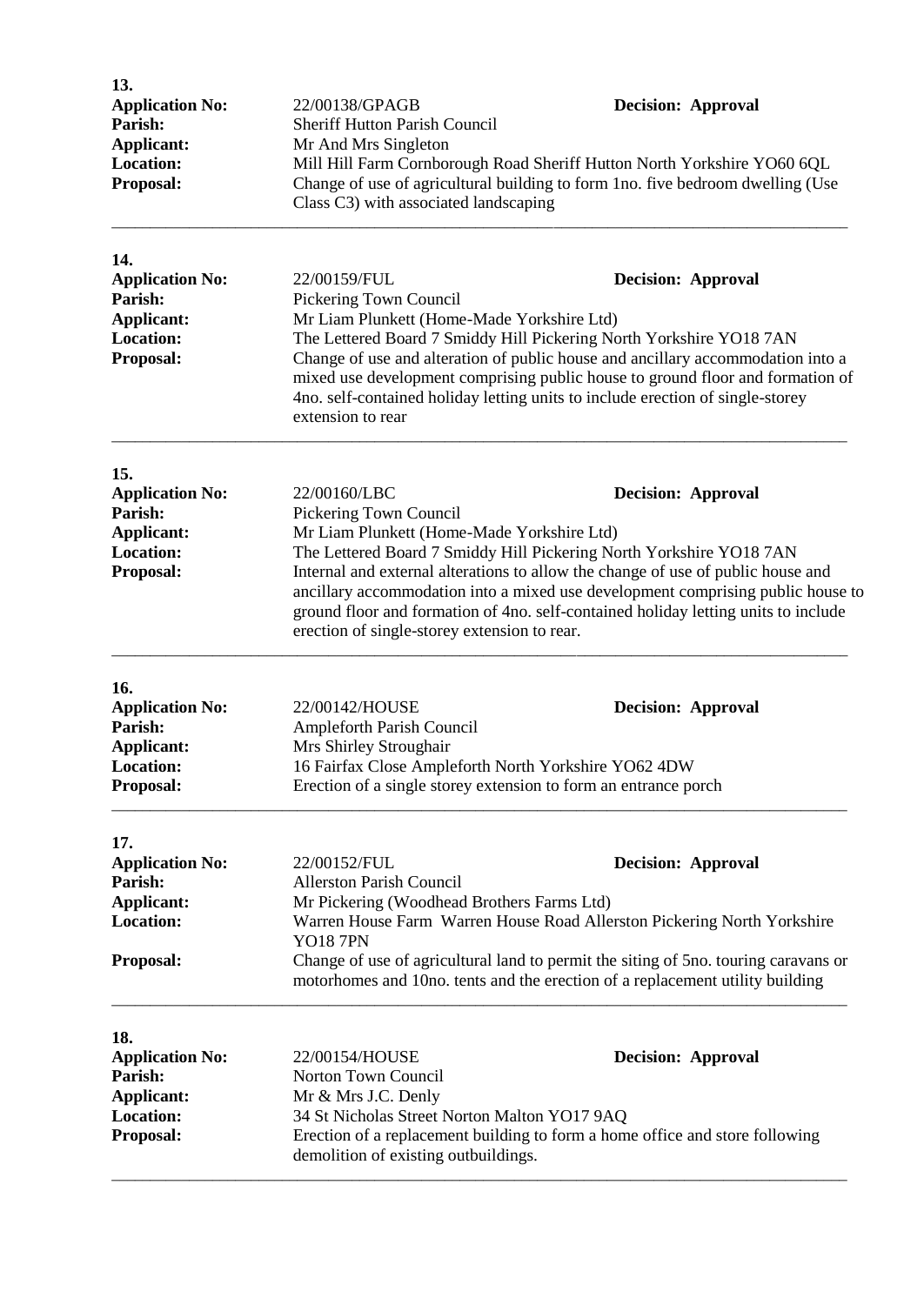| 19.<br><b>Application No:</b><br>Parish:<br>Applicant:<br><b>Location:</b><br>Proposal:        | 22/00166/TPO<br><b>Malton Town Council</b><br>Mick Young<br>shading of the property within TPO 247A/1999.                                                                                                                                                                                                                                                             | <b>Decision: Approval</b><br>Sedums 20 York Road Malton North Yorkshire YO17 6AX<br>Yew tree (T55)-reduction of height and spread of the canopy by 25% to lessen                                                                                                  |
|------------------------------------------------------------------------------------------------|-----------------------------------------------------------------------------------------------------------------------------------------------------------------------------------------------------------------------------------------------------------------------------------------------------------------------------------------------------------------------|-------------------------------------------------------------------------------------------------------------------------------------------------------------------------------------------------------------------------------------------------------------------|
| 20.<br><b>Application No:</b><br>Parish:<br><b>Applicant:</b><br><b>Location:</b><br>Proposal: | 22/00170/HOUSE<br><b>Decision: Approval</b><br><b>Sheriff Hutton Parish Council</b><br>Mr John Hamilton<br>The Sycamores North Garth Lane Sheriff Hutton North Yorkshire YO60 6SF<br>Erection of an extension to existing garage on eastern gable end to form a hobby<br>workshop and erection of a detached garage in the south eastern corner of the rear<br>garden |                                                                                                                                                                                                                                                                   |
| 21.<br><b>Application No:</b><br>Parish:<br><b>Applicant:</b><br><b>Location:</b><br>Proposal: | 22/00187/73<br>Sherburn Parish Council<br>Mr John Cooper<br>approval 21/00152/FUL dated 18.06.2021                                                                                                                                                                                                                                                                    | <b>Decision: Approval</b><br>The East Riding St Hildas Street Sherburn Malton North Yorkshire YO17 8PG<br>Variation of Conditions 05 and 06 and Removal of Condition 09 of planning                                                                               |
| 22.<br><b>Application No:</b><br>Parish:<br><b>Applicant:</b><br><b>Location:</b><br>Proposal: | 22/00191/FUL<br>Slingsby Parish Council<br>Mr Peter Harrison<br>Building North West Of The Lawns Slingsby Malton<br>agricultural storage and housing of livestock                                                                                                                                                                                                     | <b>Decision: Approval</b><br>Erection of an extension to an existing agricultural building for general purpose                                                                                                                                                    |
| 23.<br><b>Application No:</b><br>Parish:<br><b>Applicant:</b><br><b>Location:</b><br>Proposal: | 22/00193/FUL<br>Pickering Town Council<br>Mr Howard Nankivell (Rangeford Villages)                                                                                                                                                                                                                                                                                    | <b>Decision: Approval</b><br>The Pavilion Mickle Hill Pickering North Yorkshire YO18 7ND<br>Erection of a detached single storey building encompassing existing store building<br>forming mobility scooter and bin storage and detached prefabricated cycle store |
| 24.<br><b>Application No:</b><br>Parish:<br>Applicant:<br><b>Location:</b><br>Proposal:        | 22/00200/FUL<br><b>Decision: Approval</b><br>Middleton Parish Council<br>Mr & Mrs L Thompson<br>The Paddock Costa Lane Pickering North Yorkshire YO18 8LP<br>Erection of an agricultural building to provide storage for produce                                                                                                                                      |                                                                                                                                                                                                                                                                   |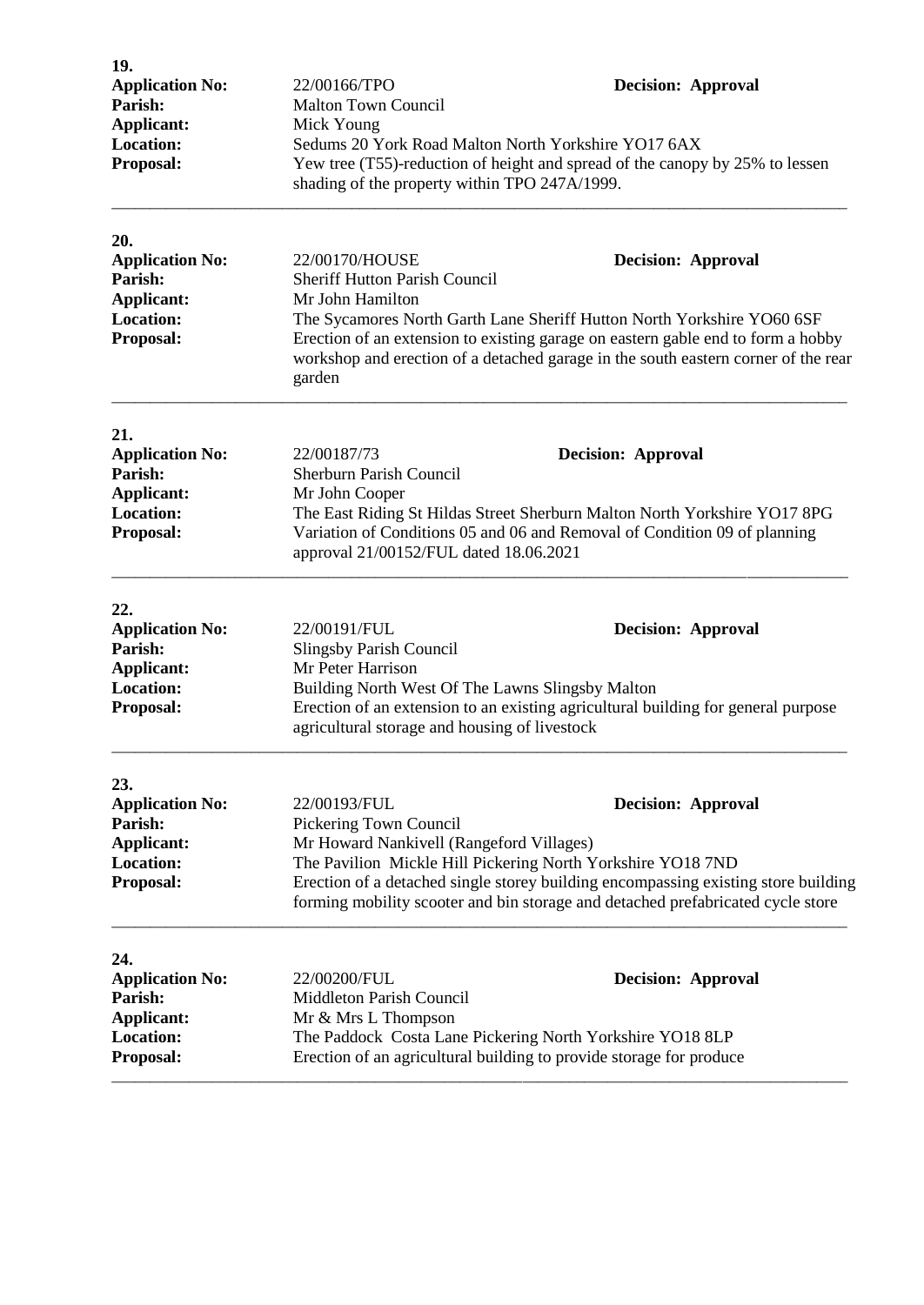| 25.<br><b>Application No:</b><br>Parish:<br>Applicant:<br><b>Location:</b><br>Proposal:        | 22/00221/HOUSE<br>Habton Parish Council<br>Mr & Mrs Simpson<br>Bridge Farm House Riggs Road Ryton Malton North Yorkshire YO17 6SA<br>all fenestrations (windows and doors) and installation of solar PV panels   | <b>Decision: Approval</b><br>Erection of a part two storey/part single storey extension following demolition of<br>conservatory, installation of replacement dormers with catslide roofs, amendments to |
|------------------------------------------------------------------------------------------------|------------------------------------------------------------------------------------------------------------------------------------------------------------------------------------------------------------------|---------------------------------------------------------------------------------------------------------------------------------------------------------------------------------------------------------|
| 26.<br><b>Application No:</b><br>Parish:<br><b>Applicant:</b><br><b>Location:</b><br>Proposal: | 22/00264/FUL<br><b>Scackleton Parish Council</b><br>Mr Anthony McCallum<br>Land At Scackleton Lane Scackleton<br>Erection of a potting shed.                                                                     | <b>Decision: Approval</b>                                                                                                                                                                               |
| 27.<br><b>Application No:</b><br>Parish:<br>Applicant:<br><b>Location:</b><br>Proposal:        | 22/00244/HOUSE<br>Wintringham Parish Council<br>Ms Annie Kirby<br>21/00696/HOUSE dated 08.07.2021)                                                                                                               | <b>Decision: Approval</b><br>Deighton House Main Street Wintringham Malton North Yorkshire YO17 8HX<br>Erection of a two-storey extension to side (revised details to extension approved by             |
| 28.<br><b>Application No:</b><br>Parish:<br><b>Applicant:</b><br><b>Location:</b><br>Proposal: | 22/00246/LBC<br><b>Malton Town Council</b><br>Mr Mark Thompson (FW Estate)<br>7HD<br>form' and the Heritage & Design Statement                                                                                   | <b>Decision: Approval</b><br>Wentworth Arms Hotel 111 Town Street Old Malton Malton North Yorkshire YO17<br>Property Flood Resilience measures as per the 'materials section of the application         |
| 29.<br><b>Application No:</b><br>Parish:<br>Applicant:<br>Location:<br>Proposal:               | 22/00250/LBC<br><b>Malton Town Council</b><br>Mr Martin Hall (Fitzwilliam Malton Estate)<br>17 Yorkersgate Malton North Yorkshire YO17 7AA<br>layout and installation of air conditioning system                 | <b>Decision: Approval</b><br>Installation of partition walling and pocket sliding door into existing partitioned                                                                                        |
| 30.<br><b>Application No:</b><br>Parish:<br>Applicant:<br><b>Location:</b><br>Proposal:        | 22/00251/TPO<br>Norton Town Council<br>Mr David Tatham (Sutton Farms)<br>Land Adjacent To Number 122 Langton Road Norton Malton North Yorkshire<br>Yorkshire Highways - 5 Day Notice (Retrospective application) | <b>Decision: Approval</b><br>Remove 2no. scrub sycamore trees within TPO No. 335/2014 as requested by North                                                                                             |
| 31.<br><b>Application No:</b><br>Parish:<br><b>Applicant:</b><br><b>Location:</b><br>Proposal: | 22/00265/HOUSE<br>Ampleforth Parish Council<br>Mr And Mrs HW Jones<br>Spring Cottage Main Street Ampleforth YO62 4DA<br>Erection of single storey garden room to south east elevation.                           | <b>Decision: Approval</b>                                                                                                                                                                               |